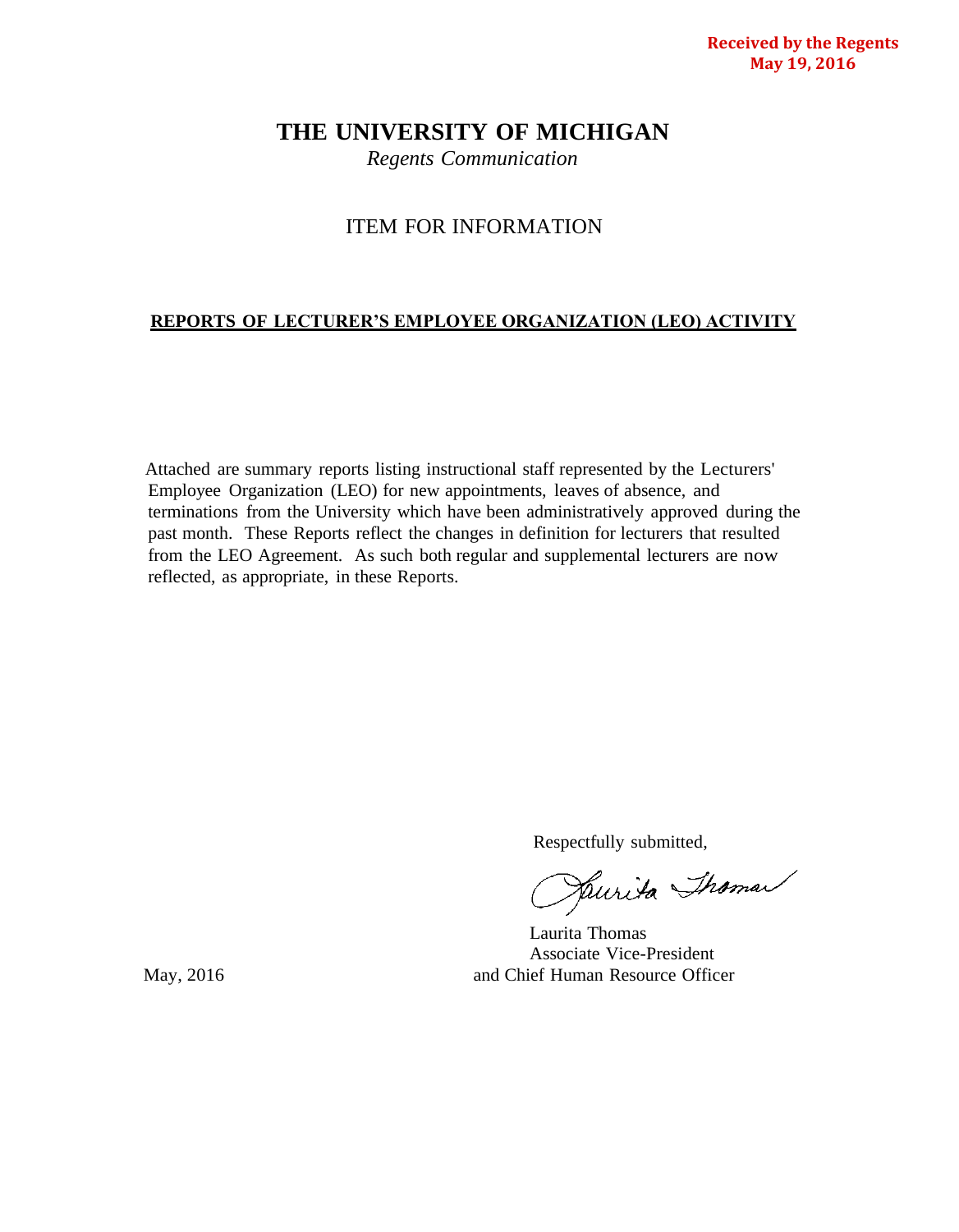## ADMINISTRATIVELY APPROVED NEW APPOINTMENTS OF INSTRUCTIONAL STAFF REPRESENTED BY THE LECTURERS' EMPLOYEE ORGANIZATION (LEO) May, 2016

### THE UNIVERSITY OF MICHIGAN – ANN ARBOR

### COLLEGE OF LITERATURE, SCIENCE, AND THE ARTS

#### Anthropology

Tsai, Howard, B.A., Lecturer I in Anthropology, effective May 1, 2016 to August 31, 2016, from the University of Michigan, Ann Arbor, Michigan

#### Molecular, Cellular and Developmental Biology

Akey, David L., PH.D., Lecturer I in Molecular, Cellular and Developmental Biology, effective July 1, 2016 to August 31, 2016, from the University of Michigan, Ann Arbor, Michigan

### THE UNIVERSITY OF MICHIGAN – FLINT

#### SCHOOL OF EDUCATION AND HUMAN SERVICES

#### Education

Holladay, Bruce T., M.A., Lecturer I in Education, effective February 1, 2016 to April 30, 2016, from the Genesee Career Institute, Flint, Michigan

Holladay, Jennifer S., M.S., Lecturer I in Education, effective February 1, 2016 to April 30, 2016, from the Lapeer County Ed-Tech, Attica, Michigan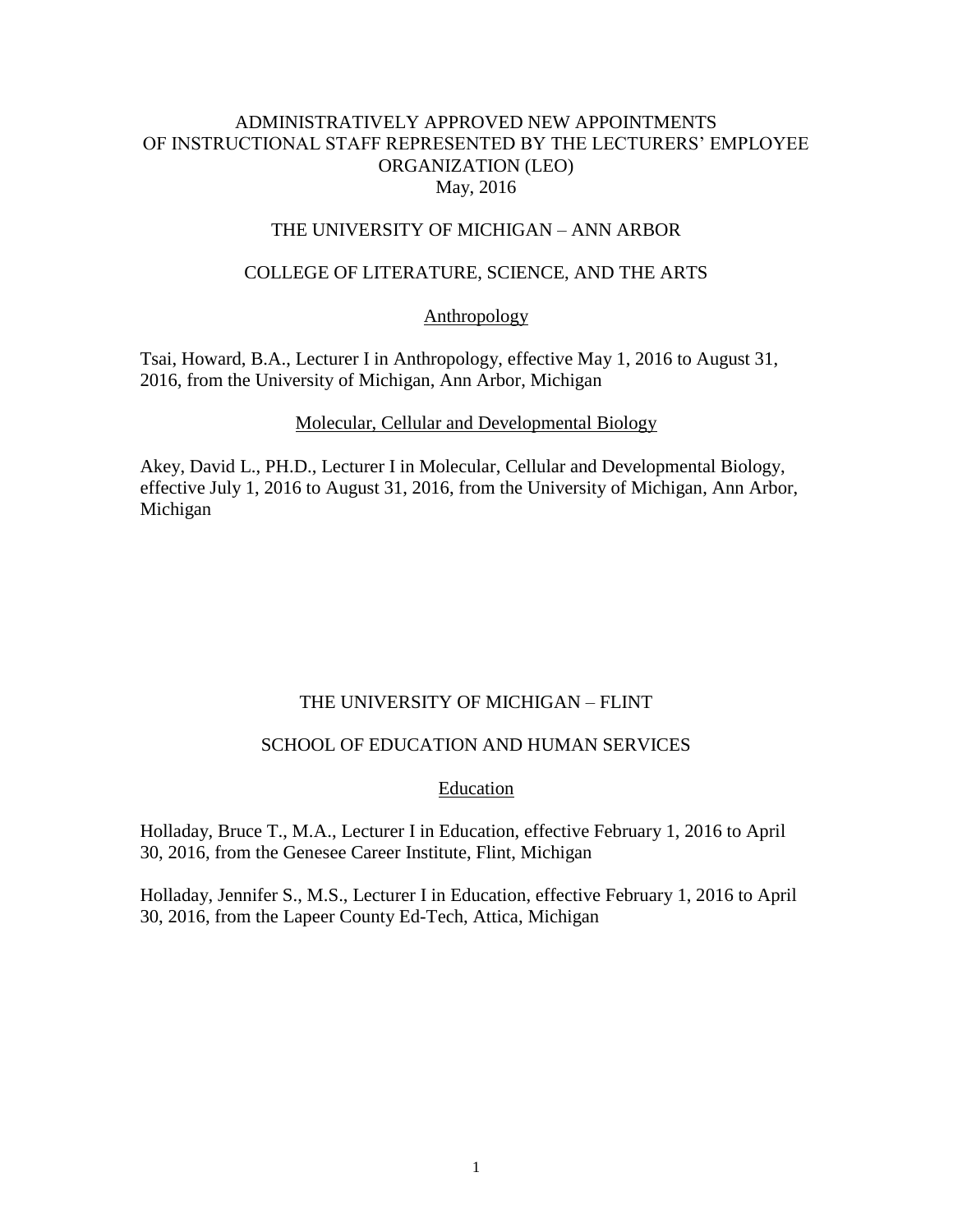## ADMINISTRATIVELY APPROVED LEAVES OF ABSENCE OF INSTRUCTIONAL STAFF REPRESENTED BY THE LECTURERS' EMPLOYEE ORGANIZATION (LEO) May, 2016

### THE UNIVERSITY OF MICHIGAN-ANN ARBOR

### COLLEGE OF LITERATURE, SCIENCE, AND THE ARTS

#### Program in Neuroscience

Fernandez, Maria de la Paz, PH.D., Lecturer I in Neuroscience, on personal leave, effective September 1, 2016 to April 30, 2017.

#### Sweetland Writing Center

Manis, Raechelle L., PH.D., Lecturer III in Sweetland Writing Center, on extended sick leave, effective December 8, 2015 to December 14, 2015.

### SCHOOL OF SOCIAL WORK

Wiland, Steve, M.S.W., Lecturer I in Social Work, on personal leave, effective March 1, 2016 to April 30, 2016 and September 1, 2016 to April 30, 2017.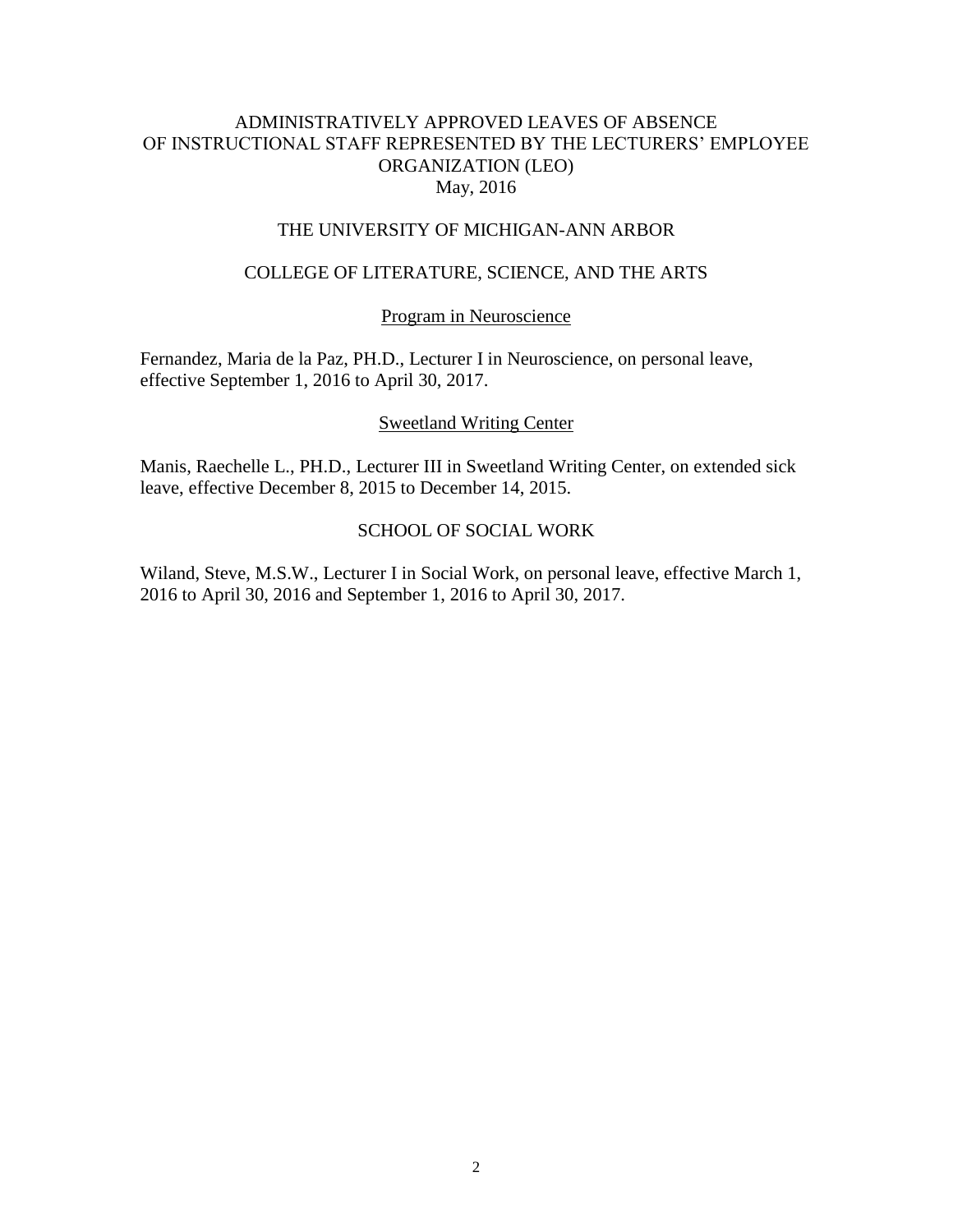### TERMINATIONS OF INSTRUCTIONAL STAFF REPRESENTED BY THE LECTURERS' EMPLOYEE ORGANIZATION (LEO) May, 2016

### THE UNIVERISTY OF MICHIGAN-ANN ARBOR

### STEPHEN M ROSS SCHOOL OF BUSINESS

Bird, Karen S., M.B.A., Lecturer IV in Accounting, retired after 28 years of service, effective September 1, 2016

Tschirhart, Michael D., PH.D., Lecturer I in Management and Organizations, appointment completed after 8 years of service, effective May 1, 2016

### COLLEGE OF ENGINEERING

### Undergraduate Education

Kominsky, Paul J., PH.D., Lecturer II in Undergraduate Education, appointment completed after 12 years of service, effective September 1, 2016

### COLLEGE OF LITERATURE, SCIENCE, AND THE ARTS

#### Romance Languages and Literatures

Smith, Adelaide, M.A., Lecturer IV in Romance Languages and Literatures, retired after 19 years of service, effective June 1, 2016

Van Gestel, Sofie L., M.A., Lecturer I in Romance Languages and Literatures, appointment completed after 1 year of service effective May 1, 2016

#### **Statistics**

Hosman, Carrie A., PH.D., Lecturer I in Statistics, resigned after 9 years of service to accept another position elsewhere, effective September 1, 2015

#### SCHOOL OF MUSIC, THEATRE & DANCE

Benson, Kelley E., M.M., Lecturer III in Music, Theatre & Dance, deceased after 33 years of service, effective April 2, 2016